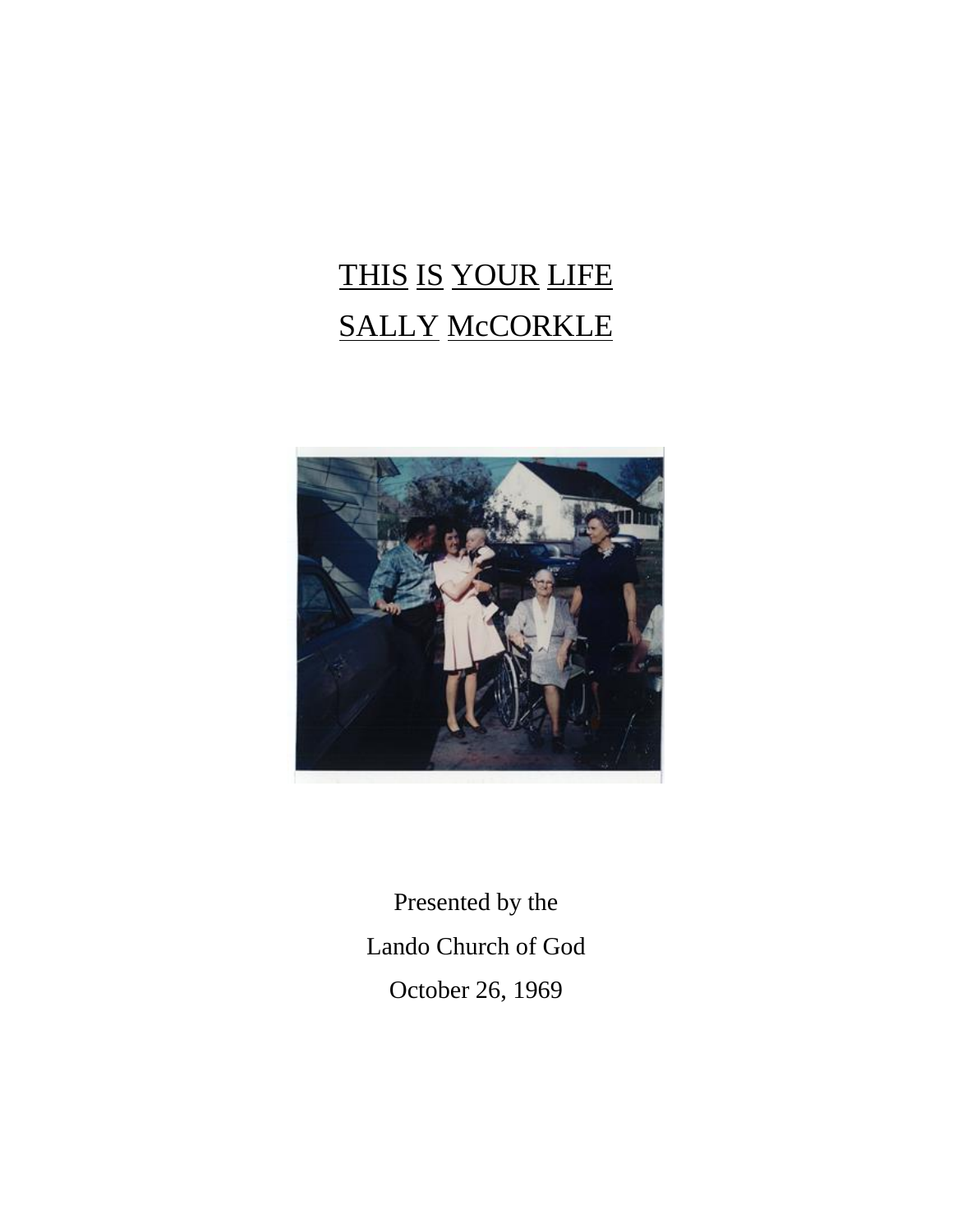## SALLY FRANCIS McCORKLE

- I. Birth Place Kershaw County
- II. Birth Date June 10, 1890
- III. School Attended She moved to Pineville, N.C. at the age of 4 and attended the Pineville school.
- IV. Sally McCorkle has lived in Lando most of her life. She moved to Lando about the year 1905 with her parents, sisters, and brother.
- V. Wedding Date In March, 1908, Sally Francis Small was married to John McCorkle.
- VI. Date Husband Passed Away John McCorkle passed away in 1958 after 51 years of happy marriage.
- VII. Children in Order of Age To this union was born 6 children. Their names at present are:
	- 1. Tessie Bailey
	- 2. Earl McCorkle
	- 3. Mae Black
	- 4. Robert McCorkle
	- 5. Ben McCorkle
	- 6. Henrietta Hefner
- VIII. Grandchildren and Great Grandchildren
	- 27 Grandchildren
	- 35 Great Grandchildren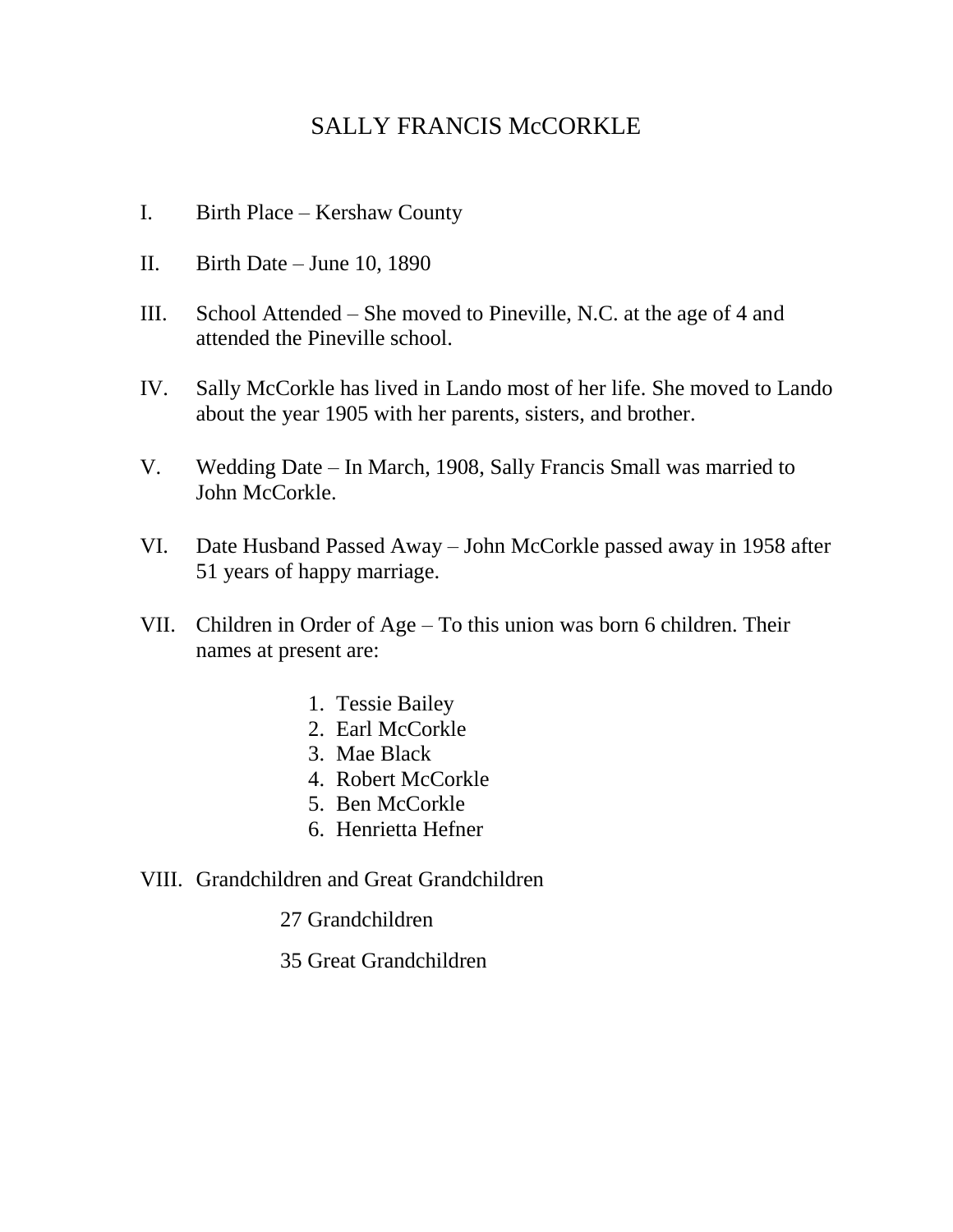### SALLY FRANCIS McCORKLE

Sally Francis Small was born June 10, 1890 in Kershaw County. Her parents were George and Henrietta Small. There were four sisters and two brothers in this family. They moved to Pineville when Sally was four, and she attended school there. As most children did in those days, Sally started work in a cotton mill at the age of eleven. She had to stand on a box to reach her work. One of her old friends stated, "She was a top notch spinner when she came to Lando at the age of fifteen."

Mrs. McCorkle did not have much formal education, but the knowledge and wisdom she has gained through the years would make many college professors envious of her.

Sally was a very pretty young girl. Her dark hair was teased much as we wear ours today. (They called it tangled.) She wore hers bouffant with a little bit pulled down over one side of her forehead. Sally was very petite and always looked neat in her clothes. The skirts had already started getting shorter—about four inches above the ankle—but Sally was a little daring. She wore hers about two or three inches shorter, which probably made some of the older ladies raise their eyebrows and talk about mini-dresses way back in 1907. They must have wondered what would become of this young generation.

Sally was a very witty young girl with a good personality. She had many lasting friends—two of which are still living near Lando and have been kind enough to share some of their early experiences with us.

Mrs. Small was a very nice woman with a great big heart, much as our own Sally is today. She had one determination, though, and that was to keep Sally too young for any young man to be interested in. This accounts for the fact that Sally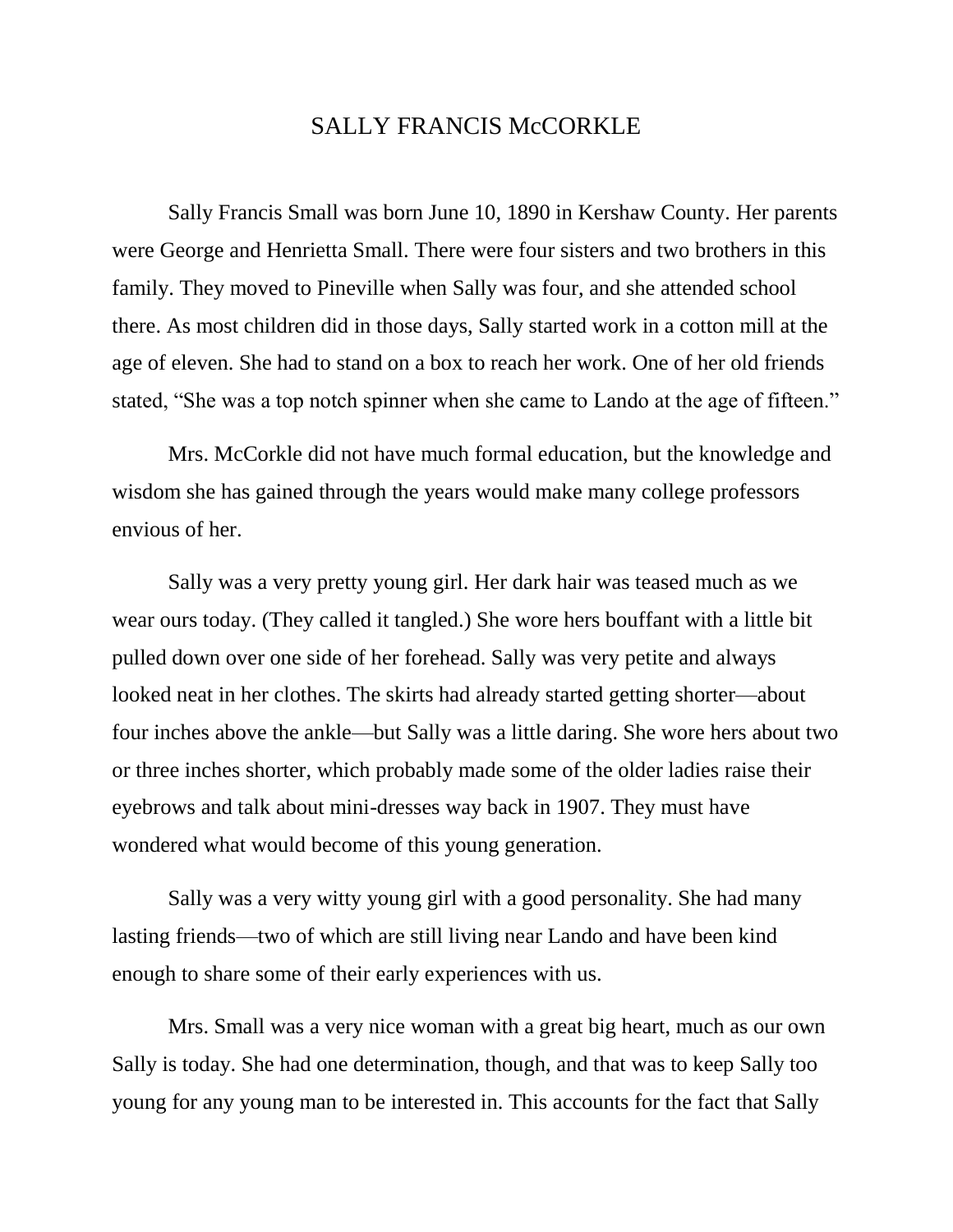was fifteen when she moved to Lando, and three years later she was still fifteen. This did not fool young John McCorkle for long, and he started meeting this pretty young girl at a friend's house. One night Mrs. Small suspicioned what was going on, so she went visiting the friend's home to tell young John off. He politely walked mama home and before they got home, he had won his prospective motherin-law's heart. He had her permission to visit her daughter, and she confided she didn't know what he wanted with her, she couldn't even cook a cake of corn bread. Being the diplomat he was, John replied, "I'm glad because I don't like corn bread anyway." Having permission took about half the excitement out of dating, so Sally and John decided to get married. This too had to be sneaky. One nice cool Sunday in March, 1908, Sally and her father were sitting on the porch. He told her when she decided to get married to be sure and let them know. "I will" replied Sally. She went straight to her friend's home where she had carried her wedding dress earlier.

Sally was very pretty in her blue and white dress as she and John, along with a number of teenagers, started the long walk across the trestle and up the railroad track to Preacher Lummus' house. "That was the longest wedding ceremony I've ever heard," said Mrs. Lottie Thorpe. "We kept expecting Mrs. Small to run in any minute and stop the wedding."

The happy couple went to Mineral Springs on their honeymoon. When they came home, the Smalls were very happy with their new son-in-law.

John and Sally moved to several towns in the area after their marriage, but finally in 1923, they settled in Lando for good.

There were six children born to this fine couple. They are Tessie, Earl, Mae, Robert, Ben, and Henrietta. Even though there were the normal problems that go with raising a family of this size, there was the most important thing of all—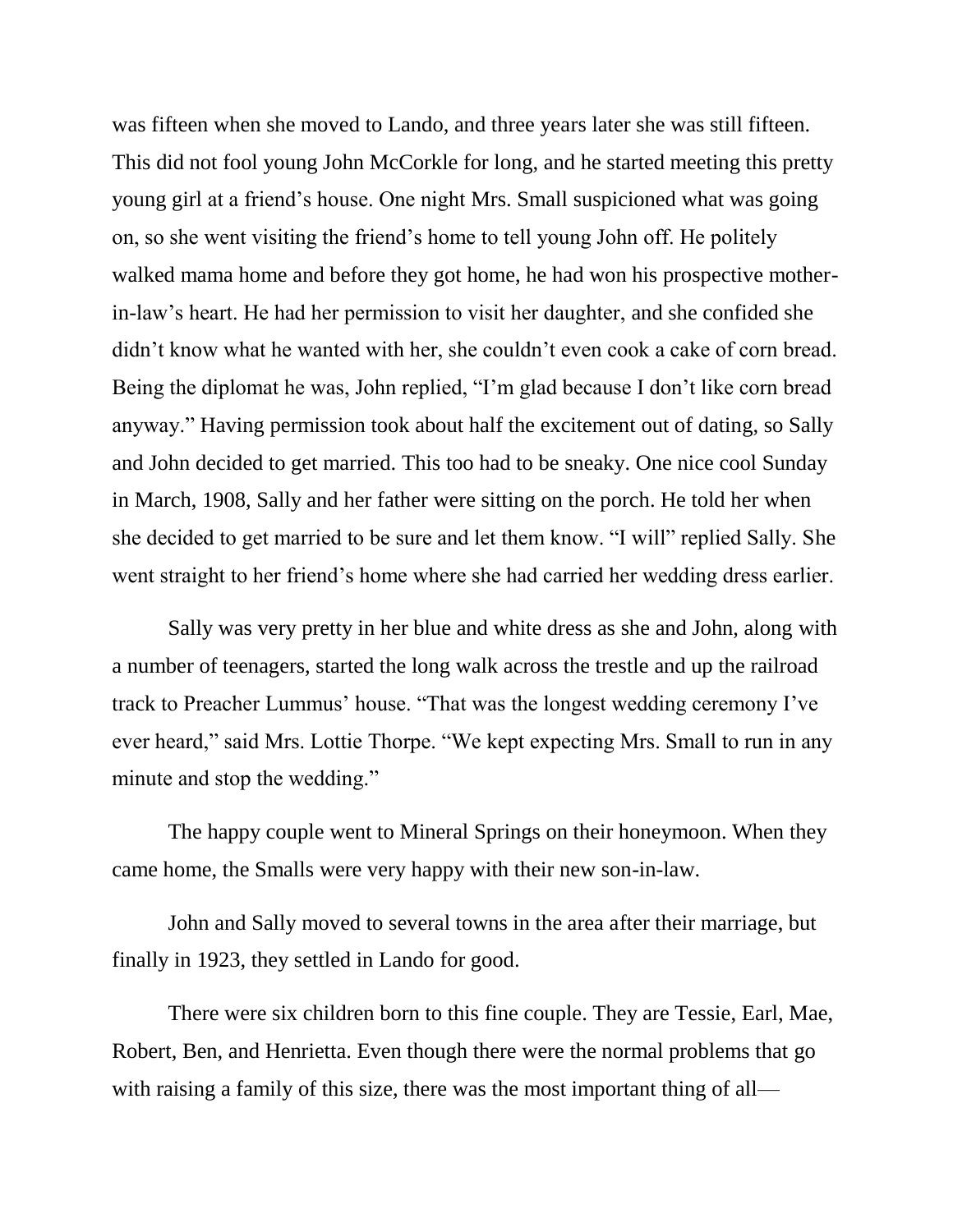unselfish love that only a woman like Sally could have for her children and husband. No sacrifice was too great for them. Her beloved John was king of her home, and as one of her children said, "His wish was her command." This she did, not because he demanded it, but because she loved doing things for the people she loved.

Her husband passed away in 1958, after 51 years of happy marriage. Sally would have been lost without John had it not been for her children, grandchildren, and many loyal friends. But there was an emptiness that no one could fill, until one day she found another who became king of her life—one whom she could work for and give her undying love to; one who promised to be a father, a mother, a brother or sister to all of us. He has proven this to Sister McCorkle.

I'll never forget the one afternoon Doris Harrelson, Gladys Hough, Clineth Snell, and Temmer Ramsey went to visit Mrs. McCorkle. As we read the Bible and prayed, Sister Sally dedicated her heart and life completely to God. In her own words as only she can put it, "I thought I was saved all this time, but now I know it. I never did anything against God, but I wasn't doing anything for him. I was just oozing along. I am so happy." This became an expression we all loved and looked forward to hearing in all our services.

Since becoming a member of the Church of God in Lando, Sister McCorkle has been faithful to God and her church. She has done more than her share for our Willing Workers, always volunteering to do anything to help. Just to see her in church makes us feel good. Sally always has a smile when she comes to church regardless of the way she feels. One Sunday I remember, she came to church when she could not hear nor could she speak she was so hoarse. Yet she was there filling her place and encouraging her pastor. A group of ladies led her to the prayer room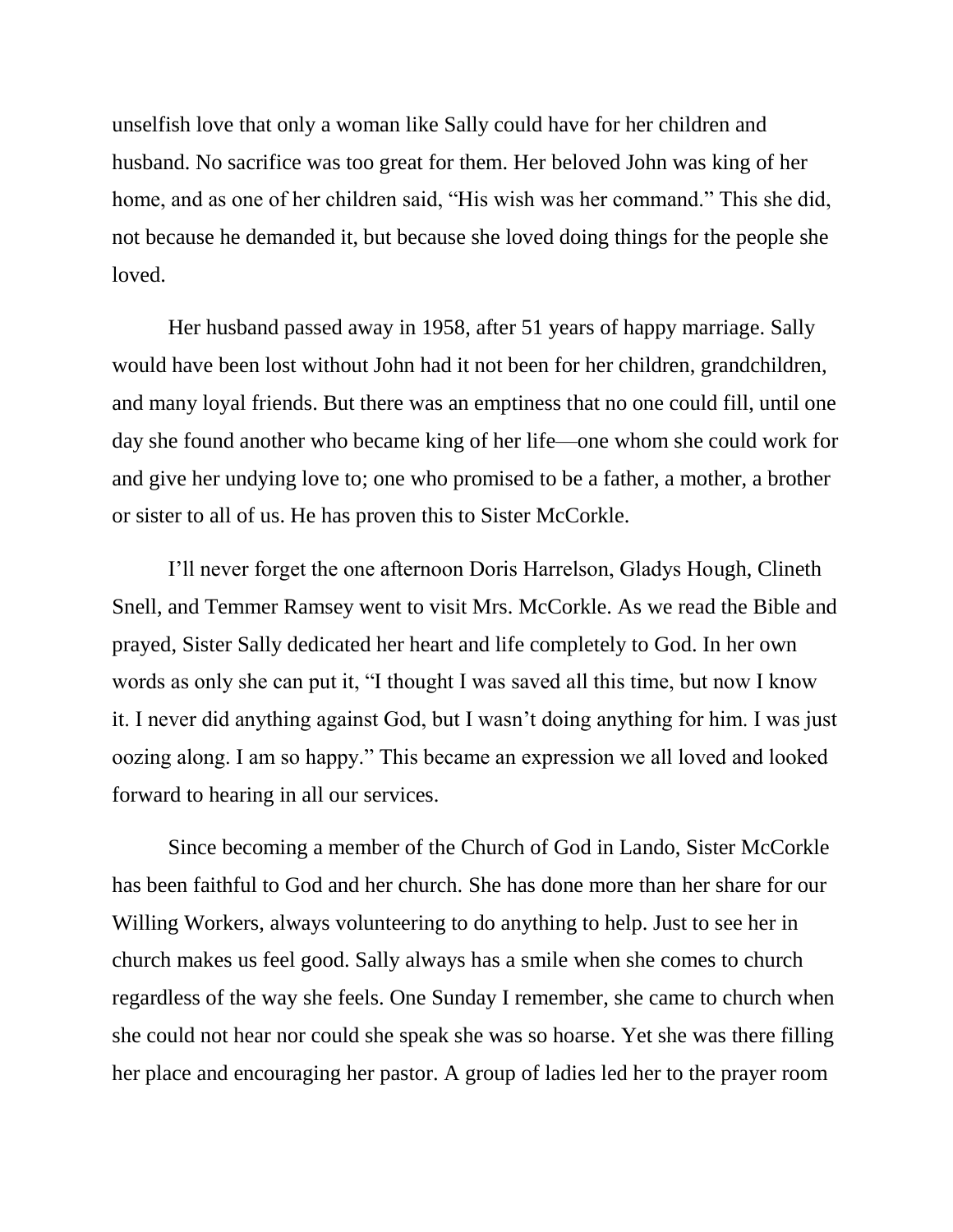and asked God to heal her. Before we finished praying, Sister McCorkle said out loud, "I can hear everything you say." Similar things have happened on many occasions as we prayed with her. Her faith in God is so real and child-like.

We don't understand why God did not heal Sister McCorkle's foot; but we do know that all things work together for good to them that love God and to them who are the called according to his purpose. Romans 8:28\*. Someday we will understand. Then Sister McCorkle will say it was worth it all, and she'll say, "I am so happy!"

\*We know that in everything God works for the good of those who love him. They are the people he called, because that was his plan. Scripture: Romans 8:28 NCV

NOTE: The information about the early part of Sally McCorkle's life was told to Temmer Ramsey by Lottie Thorpe and Bell Yarborough.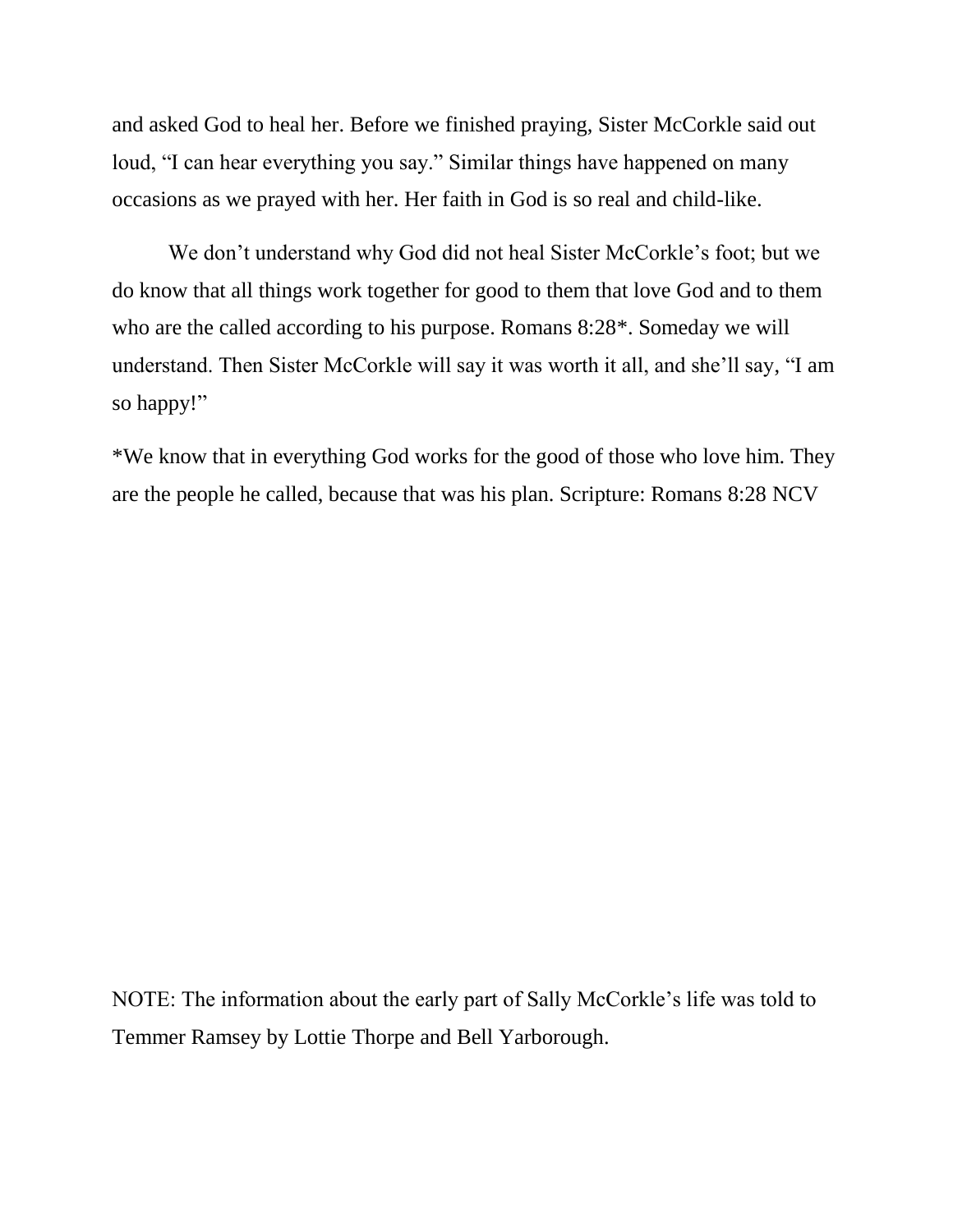#### THE GOOD WIFE

It is hard to find a good wife, because she is worth more than rubies.

Her husband trusts her completely. With her, he has everything he needs.

She does him good and not harm for as long as she lives.

She looks for wool and flax and likes to work with her hands.

She is like a trader's ship, bringing food from far away.

She gets up while it is still dark and prepares food for her family and feeds her servant girls.

She inspects a field and buys it. With money she earned, she plants a vineyard.

She does her work with energy, and her arms are strong.

She knows that what she makes is good. Her lamp burns late into the night.

She makes thread with her hands and weaves her own cloth.

She welcomes the poor and helps the needy.

She does not worry about her family when it snows, because they all have fine clothes to keep them warm.

She makes coverings for herself; her clothes are made of linen and other expensive material.

Her husband is known at the city meetings, where he makes decisions as one of the leaders of the land.

She makes linen clothes and sells them and provides belts to the merchants.

She is strong and is respected by the people. She looks forward to the future with joy.

She speaks wise words and teaches others to be kind.

She watches over her family and never wastes her time.

Her children speak well of her. Her husband also praises her, saying, "There are many fine women, but you are better than all of them."

Charm can fool you, and beauty can trick you, but a woman who respects the LORD should be praised.

Give her the reward she has earned; she should be praised in public for what she has done.

Scripture: Proverbs 31:10-31 NCV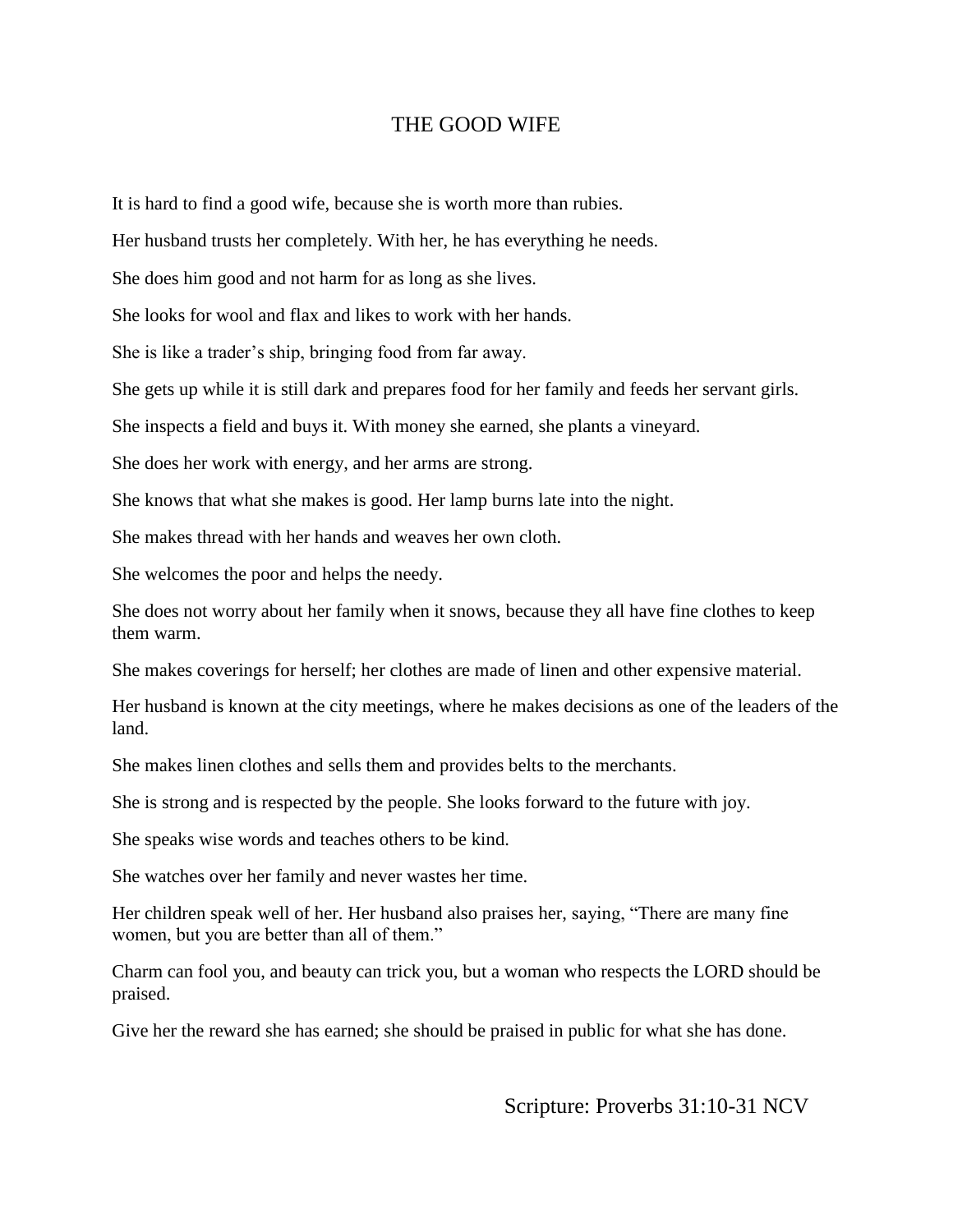#### MY MOTHER'S GARDEN

Her heart is like her garden, Old-fashioned, quaint and sweet, With here a wealth of blossoms, And there a still retreat. Sweet violets are hiding, We know as we pass by, And lilies, pure as angel thoughts, Are opening somewhere nigh.

Forget-me-nots there linger, To full perfection brought, And there bloom purple pansies In many a tender thought. There love's own roses blossom, As from enchanted ground, And lavish perfume exquisite The whole glad year around.

And in that quiet garden— The garden of her heart, Songbirds are always singing Their songs of cheer apart. And from it floats forever, O'ercoming sin and strife, Sweet as the breath of roses blown, The fragrance of her life.

Alice E. Allen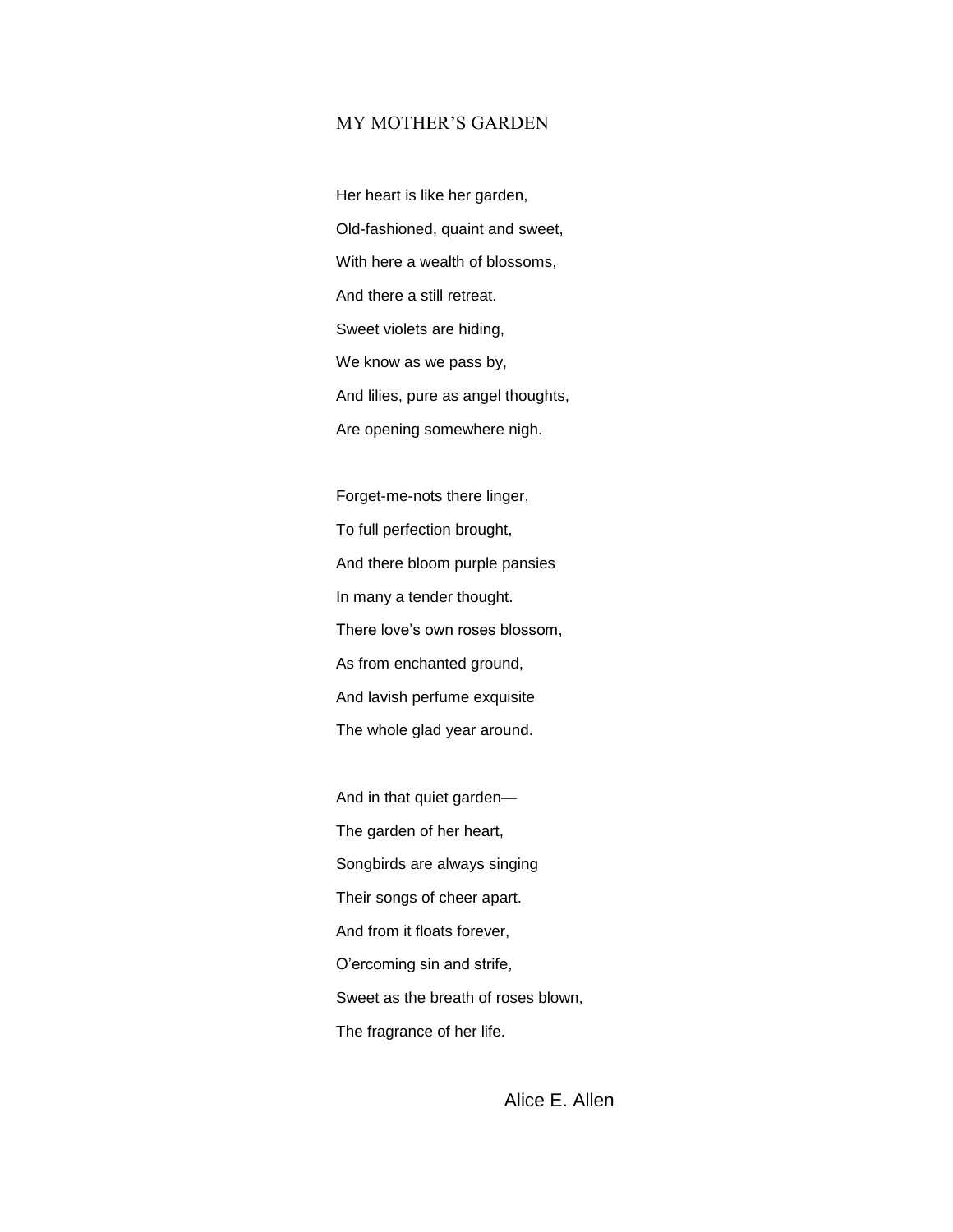## Comments about Sister McCorkle by her pastor

"Sally McCorkle to me has been a great inspiration in her devotion and in her missionary vision for the church. Her faithfulness in church has been a means of bringing light to other people. Her courage has exemplified the true and courageous person she is. In her sickness, she has always shown cheerfulness. She along with the pastor helped to drive the first stake down for the new addition to the church."

Howard J. Hanley